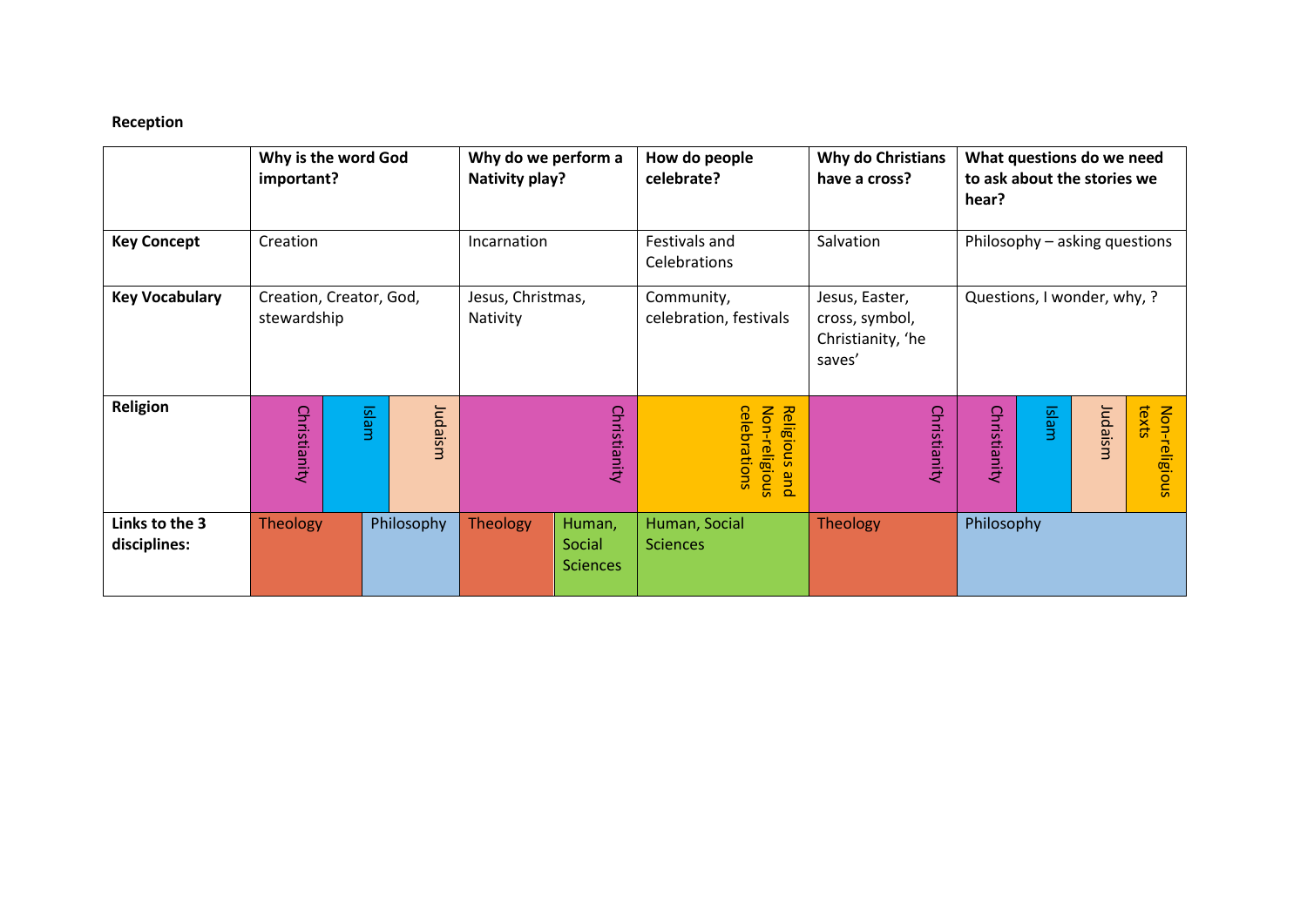## **Years 1 and 2**

| Year A                  |                                             |                                     |                                                       |                                               |                 | 4                                                          |                                            |  |
|-------------------------|---------------------------------------------|-------------------------------------|-------------------------------------------------------|-----------------------------------------------|-----------------|------------------------------------------------------------|--------------------------------------------|--|
| <b>Enquiry Question</b> | Why does Christmas<br>matter to Christians? | What is right and what is<br>wrong? |                                                       | What is the meaning of<br>the story of Moses? |                 | What does it mean to<br>belong to the Jewish<br>Community? | What do Christians<br>believe God is like? |  |
| Key concepts            | Incarnation                                 | 'The Golden Rules'                  |                                                       | <b>Mosses</b>                                 |                 | Shabbat and Community                                      | God                                        |  |
| Religion                | 9<br>Eig                                    | Christianity                        | 곧<br>luda<br><b>Limar</b><br>ism<br>i <mark>si</mark> |                                               | daism           | $\Omega$<br>$\omega$                                       | $\mathbf{\mathbf{\mathsf{H}}}$<br>ā        |  |
| <b>Discipline</b>       | Social/Human Science                        | Philosophy                          |                                                       | Philosophy                                    | <b>Theology</b> | <b>Social Human Science</b>                                | Theology                                   |  |

| Year B                     | 1                                    |                                    | $\mathbf{2}$                                                                                                                                                      | 3<br>4          |                 |                       |              |                                                                                   |                      | 5 |       |  |
|----------------------------|--------------------------------------|------------------------------------|-------------------------------------------------------------------------------------------------------------------------------------------------------------------|-----------------|-----------------|-----------------------|--------------|-----------------------------------------------------------------------------------|----------------------|---|-------|--|
| <b>Enquiry</b><br>Question | Where did the Universe<br>come from? |                                    | How do festivals bring<br>Why does Easter Matter<br>What do my senses tell<br>me about the world of<br>people together?<br>to Christians?<br>religion and belief? |                 |                 |                       |              | What difference does<br>prayer make to the lives<br>of Christians and<br>Muslims? |                      |   |       |  |
| <b>Key concepts</b>        | Creation                             | Festivals and<br>Celebrations      |                                                                                                                                                                   |                 | Salvation       | Knowing and believing |              |                                                                                   | Prayer               |   |       |  |
| Religion                   | <b>Hinduism</b><br>Christianity      |                                    | Christianity                                                                                                                                                      | <b>Hinduism</b> | Islam           | Christianity          | Christianity | Islam<br>Judaism                                                                  |                      |   | Islam |  |
| <b>Discipline</b>          | <b>Theology</b>                      | Social/Human Science<br>Philosophy |                                                                                                                                                                   |                 | <b>Theology</b> | Philosophy            |              |                                                                                   | Social/Human Science |   |       |  |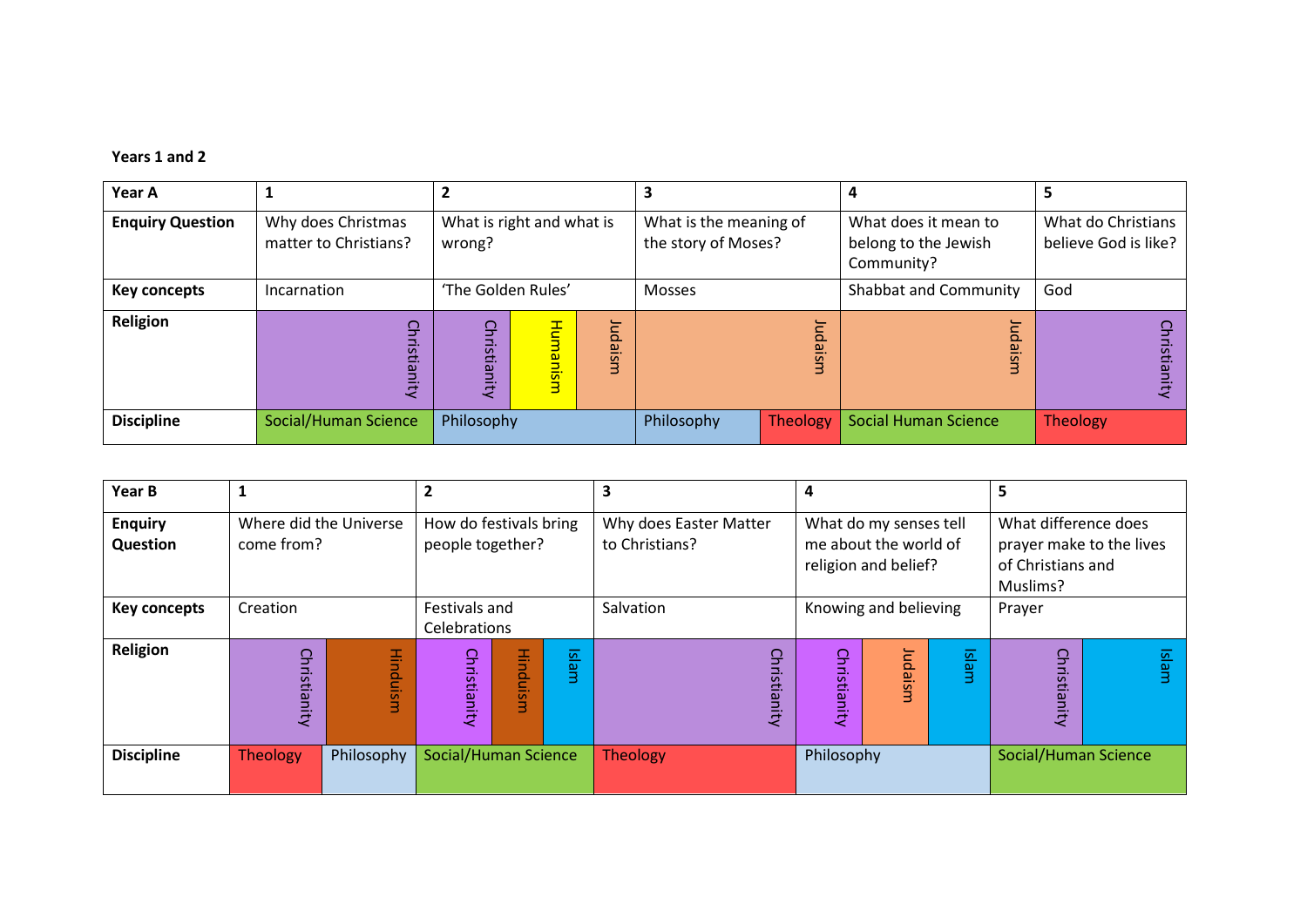## **Years 3 and 4**

| Year A                  |                                              |                                                   |                                   |                                      |                                                      |  |
|-------------------------|----------------------------------------------|---------------------------------------------------|-----------------------------------|--------------------------------------|------------------------------------------------------|--|
| <b>Enquiry Question</b> | Why do Christians call<br>the day Jesus dies | How does belief influence<br>people's response to | How do Muslims talk<br>about God? | What does it mean to<br>be a Muslim? | How could the belief in<br><b>Creation influence</b> |  |
|                         | Good Friday?                                 | poverty and those that<br>are vulnerable?         |                                   |                                      | Christian life?                                      |  |
| <b>Key concepts</b>     | Salvation                                    | Poverty and Justice                               | Allah                             |                                      | Creation                                             |  |
| Religion                |                                              | င္ခ<br>Hunn<br>፵<br>iddhi<br>ភ<br>sins<br>Ξ.<br>ω | 区<br>$\omega$                     | $\overline{\Omega}$<br>പ             |                                                      |  |
| <b>Discipline</b>       | <b>Theology</b>                              | Philosophy                                        | <b>Theology</b>                   | <b>Social Human Science</b>          | <b>Social/ Human Science</b>                         |  |

| Year B                  |                               |     | 2                       |                          |                          |                   | 4                       |                                         | 5                    |
|-------------------------|-------------------------------|-----|-------------------------|--------------------------|--------------------------|-------------------|-------------------------|-----------------------------------------|----------------------|
| <b>Enquiry Question</b> | How do/have                   |     | What does it mean to    |                          | What is Philosophy?      |                   |                         | What do we mean by truth?               | What is The Trinity? |
|                         | <b>Christians and Muslims</b> |     | belong to the           |                          | How to people make moral |                   |                         |                                         |                      |
|                         | contributed to society        |     | Christian               | decisions?               |                          |                   |                         |                                         |                      |
|                         | and culture?                  |     | community?              |                          |                          |                   |                         |                                         |                      |
| <b>Key concepts</b>     | Traditions, Culture,          |     | <b>Local Community</b>  | Morality                 |                          |                   | Truth and Supreme Truth |                                         | Incarnation          |
|                         | Influence                     |     | <b>Global Community</b> | Hedonism, Utilitarianism |                          |                   |                         |                                         |                      |
| Religion                | ≺<br>$\Omega$                 | 区   | $\prec$                 | $\prec$<br>공             | з<br>푿                   | ↽<br>$\mathbf{S}$ |                         | РFii<br>တ္ဆ<br>ers                      | $\leq$ $\geq$        |
|                         | risti                         | Bir |                         |                          |                          | ristia            | Sikhism                 | Thomas<br>Desca<br>Ē<br>SO <sub>1</sub> | <u>isi</u>           |
|                         | ianit                         |     | Christianit             | losoph                   | <u>lanis</u>             |                   |                         | joph<br>rtes                            |                      |
|                         |                               |     |                         |                          |                          | mit               |                         |                                         | ā                    |
| <b>Discipline</b>       | Social/Human Sciences         |     | Social/Human            | Philosophy               |                          |                   | Theology                | Philosophy                              | <b>Theology</b>      |
|                         |                               |     | Science                 |                          |                          |                   |                         |                                         |                      |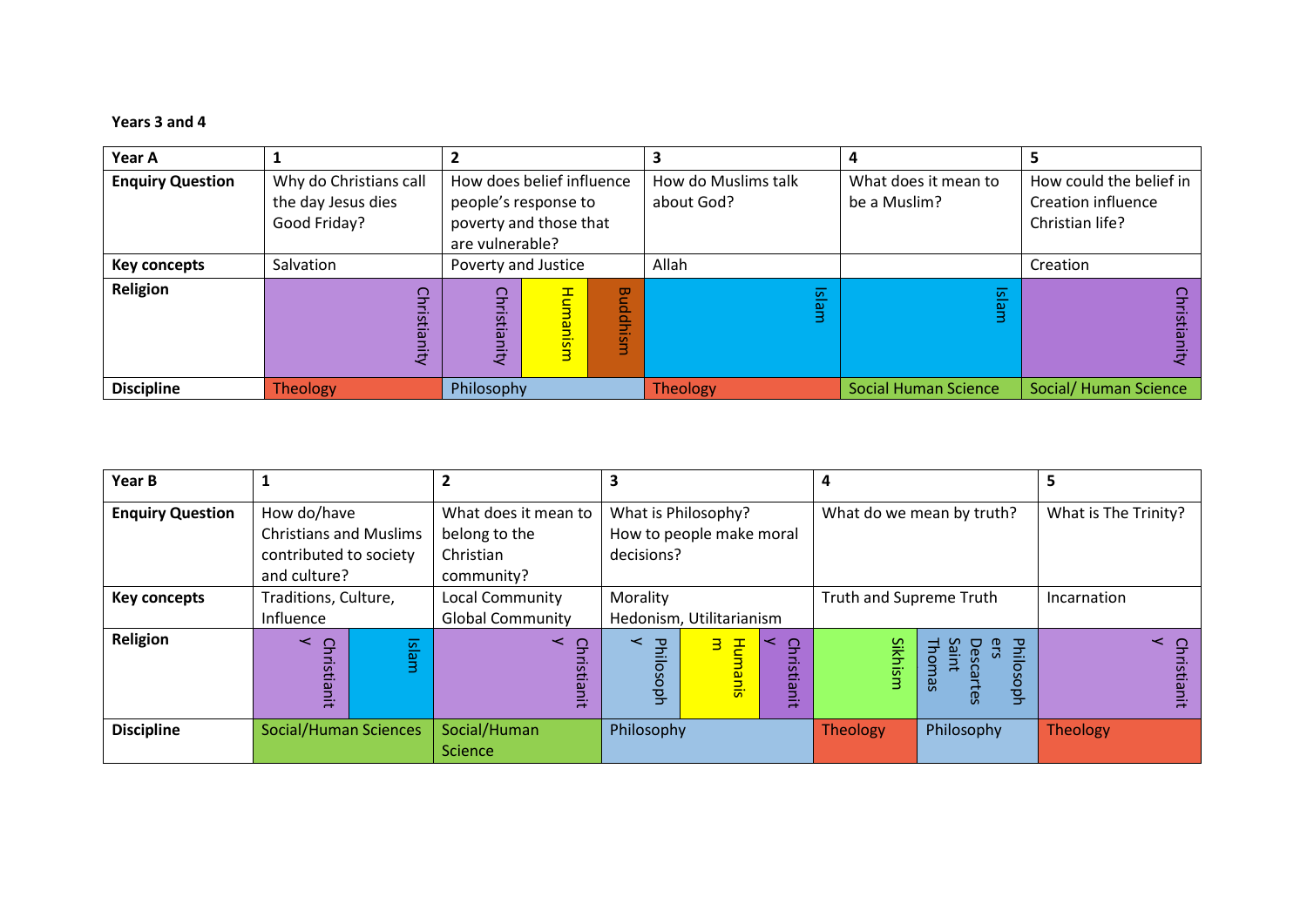## **Years 5 and 6**

| Year A                  |                                           |                    | 2                             |              | 3                |                             |                                                                             |                             |                     |                       |                                              | 5                  |
|-------------------------|-------------------------------------------|--------------------|-------------------------------|--------------|------------------|-----------------------------|-----------------------------------------------------------------------------|-----------------------------|---------------------|-----------------------|----------------------------------------------|--------------------|
| <b>Enquiry Question</b> | Religion and                              |                    | Was Jesus the                 |              |                  | Is being happy the greatest |                                                                             |                             | Does religion bring |                       | How do Hindu's express                       |                    |
|                         | Science: Conflicting<br>or complimentary? |                    | Messiah?                      |              | purpose in life? |                             |                                                                             |                             | both?               | peace, conflict or    |                                              | beliefs about God? |
| <b>Key concepts</b>     | Creation                                  |                    | Incarnation                   | Happiness    |                  |                             | Peace                                                                       |                             |                     | Trimurti, Bhagwan     |                                              |                    |
| Religion                | Christianity                              | Scientific<br>theo |                               | Christianity | Islam            | Christianity                | Philos<br>Plato,<br>Augus<br>sopher<br>₫.<br>Socr<br>υe<br>نە<br>rtes<br>Šť | Humanism                    | Christianity        | Hindu                 | $\overline{\underline{\omega}}$<br><b>BU</b> | Hinduisn           |
| <b>Discipline</b>       | <b>Theology</b>                           |                    | <b>Theology</b><br>Philosophy |              |                  |                             |                                                                             | <b>Social Human Science</b> |                     | Social/ Human Science |                                              |                    |

| Year B                  |                                                                                                                                                                                           |  |  |  |              |              |       |         | $\overline{\mathbf{2}}$                      |                                       | з               |               |  | 4                                                    | э                                                                                                                        |  |
|-------------------------|-------------------------------------------------------------------------------------------------------------------------------------------------------------------------------------------|--|--|--|--------------|--------------|-------|---------|----------------------------------------------|---------------------------------------|-----------------|---------------|--|------------------------------------------------------|--------------------------------------------------------------------------------------------------------------------------|--|
| <b>Enquiry Question</b> | Is believing in God Reasonable?                                                                                                                                                           |  |  |  |              |              |       |         | What did Jesus<br>do to Save<br>Human Beings | Why does God have<br>different names? |                 |               |  | How does being<br>Christian influence<br>Daily life? | If a person's current<br>incarnation is a result of their<br>previous actions, should<br>Hindu's help those that suffer? |  |
| <b>Key concepts</b>     | God                                                                                                                                                                                       |  |  |  |              |              |       |         | Salvation                                    |                                       |                 | God/Allah/G-d |  | Creation/Stewardship/<br><b>Global Christianity</b>  | Poverty, suffering, incarnation                                                                                          |  |
| Religion                | <b>Hind</b><br><b>Buddhism</b><br>Christianity<br>Humanism<br>$\overline{\overline{\Omega}}$<br><b>Darwin</b><br>Scientist<br>Philosoph<br><u>Pale</u><br>BIT<br>Ξ<br>$\overline{a}$<br>ወ |  |  |  | Christianity | Christianity | Islam | Judaism | ç<br>ristian<br>ā                            | usin                                  |                 |               |  |                                                      |                                                                                                                          |  |
| <b>Discipline</b>       | Philosophy                                                                                                                                                                                |  |  |  |              |              |       |         | <b>Theology</b>                              |                                       | <b>Theology</b> |               |  | <b>Human and Social</b><br>Science                   | Philosophy                                                                                                               |  |